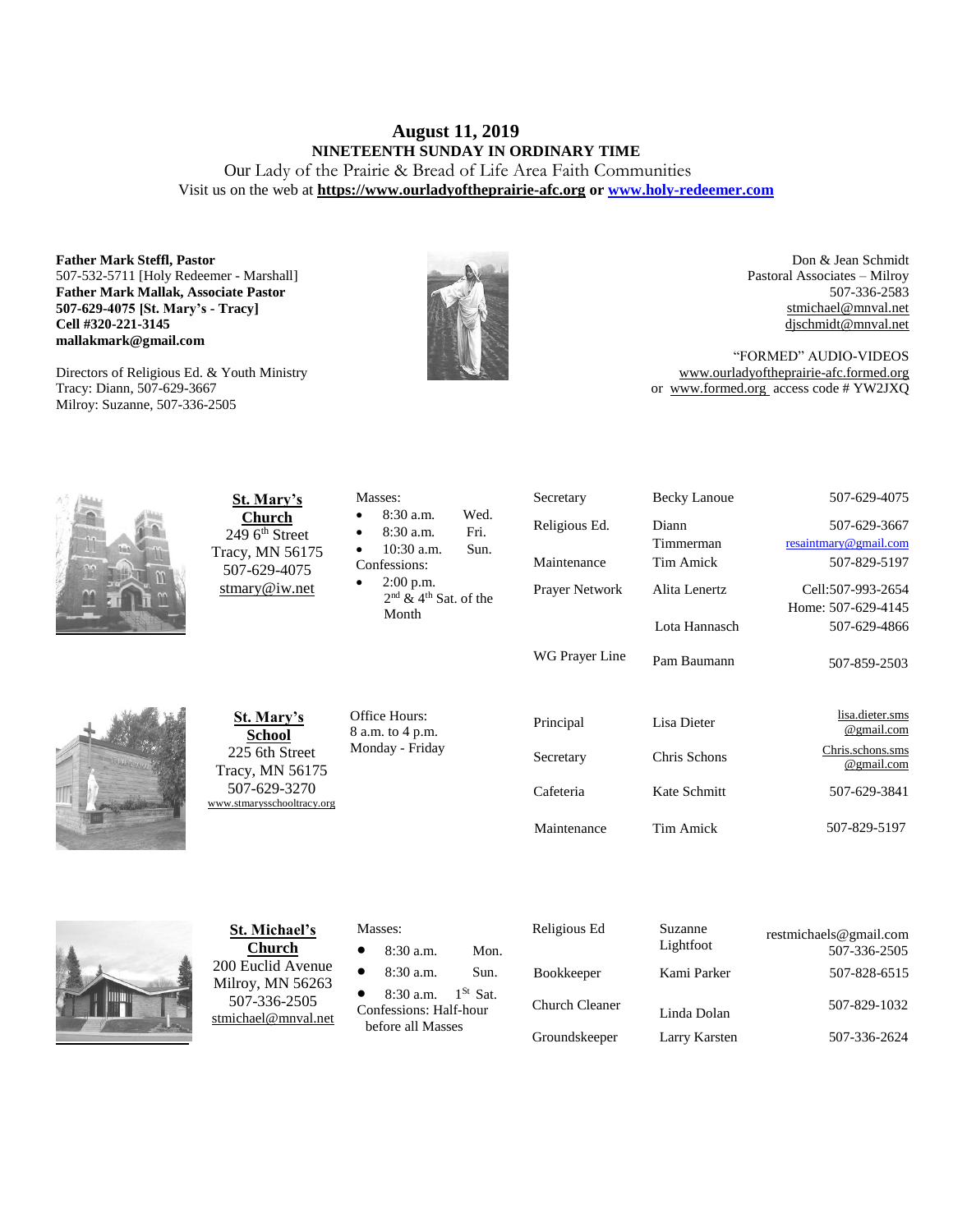#### **UP COMING AT OUR LADY OF THE PRAIRIE AREA FAITH COMMUNITY:**

## **Sun. Aug. 11 NINETEENTH SUNDAY IN ORDINARY TIME**

|                     | 8:00 a.m.<br>$8:30$ a.m.<br>10:00 a.m.<br>10:30 a.m. | <b>Confessions at St. Michael's in Milroy</b><br>Mass at St. Michael's in Milroy<br>+Rita (Ourada) Einerson<br><b>CCW Rosary at St. Mary's in Tracy</b><br>Mass at St. Mary's in Tracy<br>David & Doreen VanDeWiele 55th Wedding Anniversary!                                                |
|---------------------|------------------------------------------------------|----------------------------------------------------------------------------------------------------------------------------------------------------------------------------------------------------------------------------------------------------------------------------------------------|
| <b>Mon. Aug. 12</b> | $8:30$ a.m.                                          | Mass at St. Michael's in Milroy<br>$+ T u dy$ Will                                                                                                                                                                                                                                           |
|                     | 6:00 p.m.                                            | Catholic Daughters Meeting in Carlin Hall at Holy Redeemer After Mass                                                                                                                                                                                                                        |
| Tues. Aug. 13       |                                                      | Healing & Deliverance Prayer Day at St. Michael's in Milroy                                                                                                                                                                                                                                  |
| Wed. Aug. 14        | $8:30$ a.m.<br>$7:00$ p.m.                           | <b>ASSUMPTION - HOLY DAY OF OBLIGATION</b><br>Mass at St. Mary's in Tracy<br>$+Cathy$ Rue<br>Mass at St. Michael's in Milroy<br>+Brooklyn Larsen                                                                                                                                             |
| Thur. Aug. 15       | $8 - N00n$<br>8:30a.m.                               | <b>Adoration at St. Michael's in Milroy</b><br><b>Mass at Country View in Walnut Grove</b><br>$+Evelyn Rys$                                                                                                                                                                                  |
| <b>Fri. Aug. 16</b> | $8:30$ a.m.                                          | Mass at St. Mary's in Tracy<br>+Virginia Regnier                                                                                                                                                                                                                                             |
| <b>Sat. Aug. 17</b> | $9:00$ a.m                                           | <b>Confessions at St. Michael's in Milroy</b>                                                                                                                                                                                                                                                |
| <b>Sun. Aug. 18</b> | 8:00 a.m.<br>8:30 a.m.<br>10:00 a.m.<br>$10:30$ a.m. | <b>TWENTIETH SUNDAY IN ORDINARY TIME</b><br><b>Confessions at St. Michael's in Milroy</b><br>Mass at St. Michael's in Milroy<br>+Deceased Members of Carole & David Snyder<br><b>CCW Rosary at St. Mary's in Tracy</b><br>Mass at St. Mary's in Tracy<br><b>Joe &amp; Rosemary VanKeulen</b> |
|                     |                                                      |                                                                                                                                                                                                                                                                                              |

**Baptisms:** Contact Priest to set up a date.

**Marriages:** Contact Priest at least six months in advance of proposed wedding date. **Hospitalized or ill parishioners**: Contact Priest. **New Ulm Diocese Catholic Charities:** Counseling & Adoptions toll-free 1-866-670-5163

**Prayer Network prayers for healing for all the sick and other needs in the area faith community especially:** David Algyer, Kevin & Kim Arnold, Linda Bruns, MaryJo Christopherson, Loanne Johns Dale, Paul DeSmith, Rachel Ewertz, Mike Foley, Linda Fultz, Phillip Goblish, Rose Goltz, Joanie Gruver, Charles Hannasch, Glad Henning, Joseph Horner, Kristen Peterson Kaiser, Larry Karsten, Bob Kirsh, Mae Kirsh, Elise Lanoue, Mark Lutterman, Rodney Maguire, Bob McCoy, Amy Perlenfein, Allan Rolling, Bonnie Schirlinger, Audrey Sik, Neil Steninkamp, Mike Thomas, Christina VanDeWiele, Maurice VanDeWiele, Tammy Weber, Sloan Wohlman, Woman with ALS, & special intentions for 3 families and someone having surgery. *If you know of someone who should be now removed from the sick list, please let the rectory know. Names will be left on the list for 1 month and then taken off, if you wish them put on again please contact the office we will gladly put them on again.*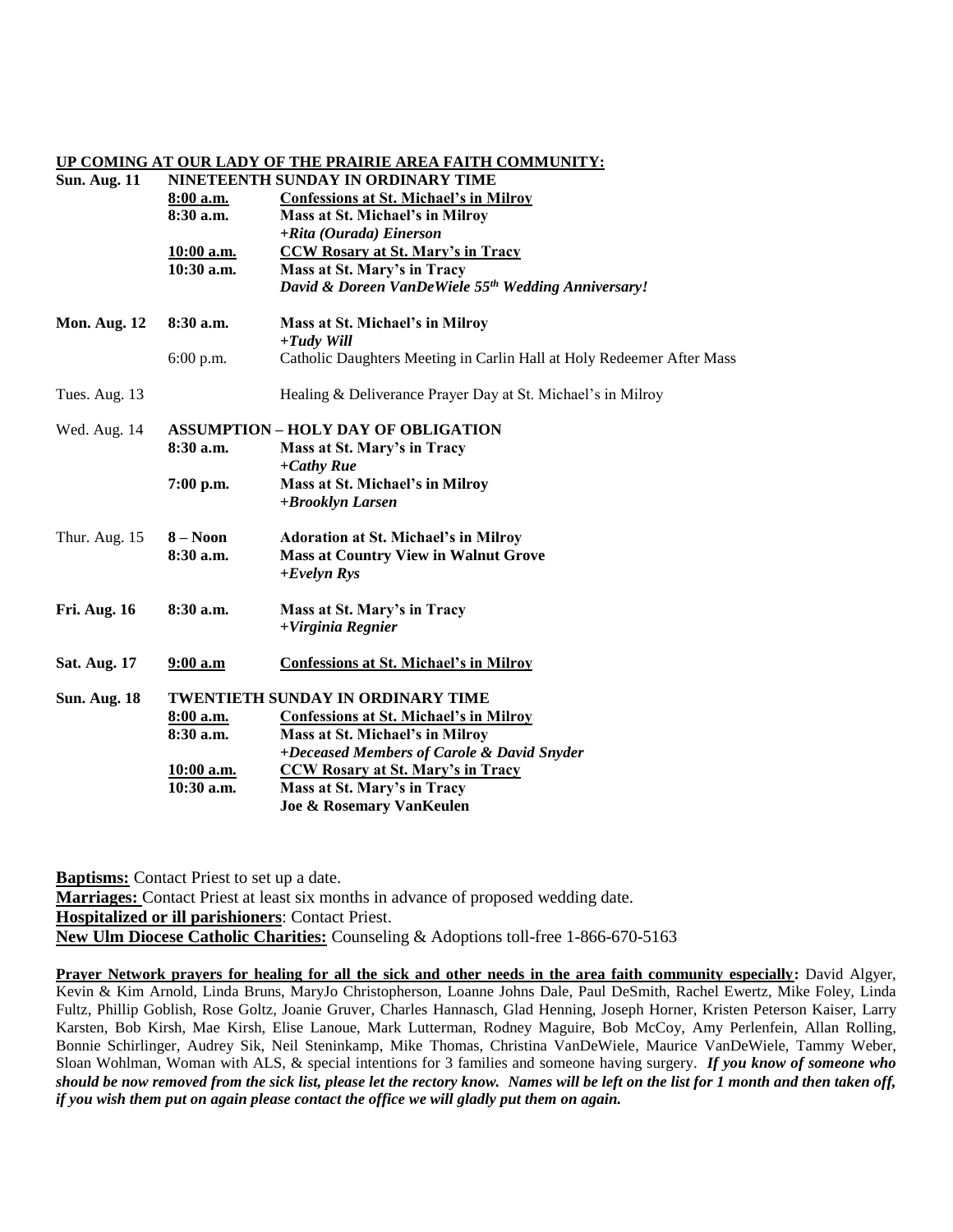Pray for safety for all those serving in the military from our families and from our communities especially: Aaron Moudry, Samantha & Lucas Karnes, Troy Sik, Joe Goodnow, Stuart Stroman, Patrick Carnahan, Brad & Andrea Bond, Travis Davis, Martin Hamsa, Cole DeBlieck, Patricia Baker, Pat Weisbrich, and Troy Baumann.



## **OUR LADY OF THE PRAIRIE FAITH COMMUNITY NEWS:**

**NOTE: PLEASE HAVE ANY ANNOUNCEMENTS FOR THE BULLETIN IN BY WEDNESDAY 10:00 A.M.** PLEASE SEND ALL **BULLETIN INFORMATION TO THE CHURCH OFFICE** - e-mail use[: stmary@iw.net](mailto:stmary@iw.net) or call the office 629-4075.

**IF YOU HAVE ANY INFORMATION FOR THE AFC WEBSITE** – E-MAIL IT TO BECKY LANOUE AT [stmary@iw.net.](mailto:stmary@iw.net)

**DID YOU MISS GETTING THE SUNDAY BULLETIN**?- Feel free to look up the website to find the Sunday Area Faith Community bulletin, the Area Faith Community monthly calendar, and other information at the OUR LADY OF THE PRAIRIE WEBSITE: **https:/[/www.ourladyoftheprairie-afc.org](http://www.ourladyoftheprairie-afc.org/)**.

## **CCW NEWS**

**TRACY: Next Large Function**— St. Agnes: Bonnie Boerboom & Jolynn Johns **Next Small Function –** St. Lillian: Jane Carlson & Carol Buyck **SHEPHERD OF THE FIELD for 2018-19: For St. Mary's in Tracy – Fr. Ron Huberty**, Church of Sts. Peter & Paul, P.O. Box 49, Ivanhoe, MN 56142-0049, Ordination Date July 15, 1990, Birthday June 2. **MILROY**: Next Funeral is Circle 1. **SHEPHERD OF THE FIELD for 2018-19: For St. Michael's in Milroy – Rev. Germain Rademacher,** Ridgeway, 720 23rd St. N. Apt. 201, New Ulm, MN 56073,Ordination Feb. 23, 1958, Birthday Dec. 4.

## **MAKE PLANS FOR A FALL GET-AWAY WITH THE ONE YOU LOVE BEFORE YOUR CALENDAR FILLS UP!!**

A Marriage Encounter Weekend is a private weekend away from life's distractions that allows a husband and wife to focus on each other. The next available Weekends are Sep 14-15, 2019 in Marshall, MN and Nov 15-17, 2019 in OWATONNA, MN. Early registration is highly recommended. For more information visit our website at: **[southmnwwme.org](http://southmnwwme.org/)** or contact Miki at [applications@southmnwwme.org](mailto:wmandbethnickles@hotmail.com) or 507-227-8229.

**GRIEFSHARE: NEW SESSION BEGINNING AUGUST 26 -** GriefShare features biblical, Christ-centered teaching that focuses on grief topics associated with the death of a loved one. The DVD seminar features nationally respected grief experts and real-life stories of people, followed by a small group discussion about what was viewed. The session will begin Monday, Aug. 26, 6:30-8:00 pm, in Holy Redeemer Church Gathering Space, Marshall, MN. Any questions, call Dorothy 507-401-0601 or church office, 532- 5711.

**BLOOD DRIVE COMMUNITY CENTER,** 330 6<sup>th</sup> St. – Walnut Grove. Monday August 12, 2019, 1:00 p.m. to 6:00 p.m. To schedule an appointment, please call Maydra Maas at 507-747-2519.

**NACEL OPEN DOOR** is seeking ONE WELCOME family for an International Student to attend the Tracy High School this fall. Please contact Julienne Antes at 507-304-2143 to choose your student. Many boys and girls still waiting for the opportunity of a lifetime.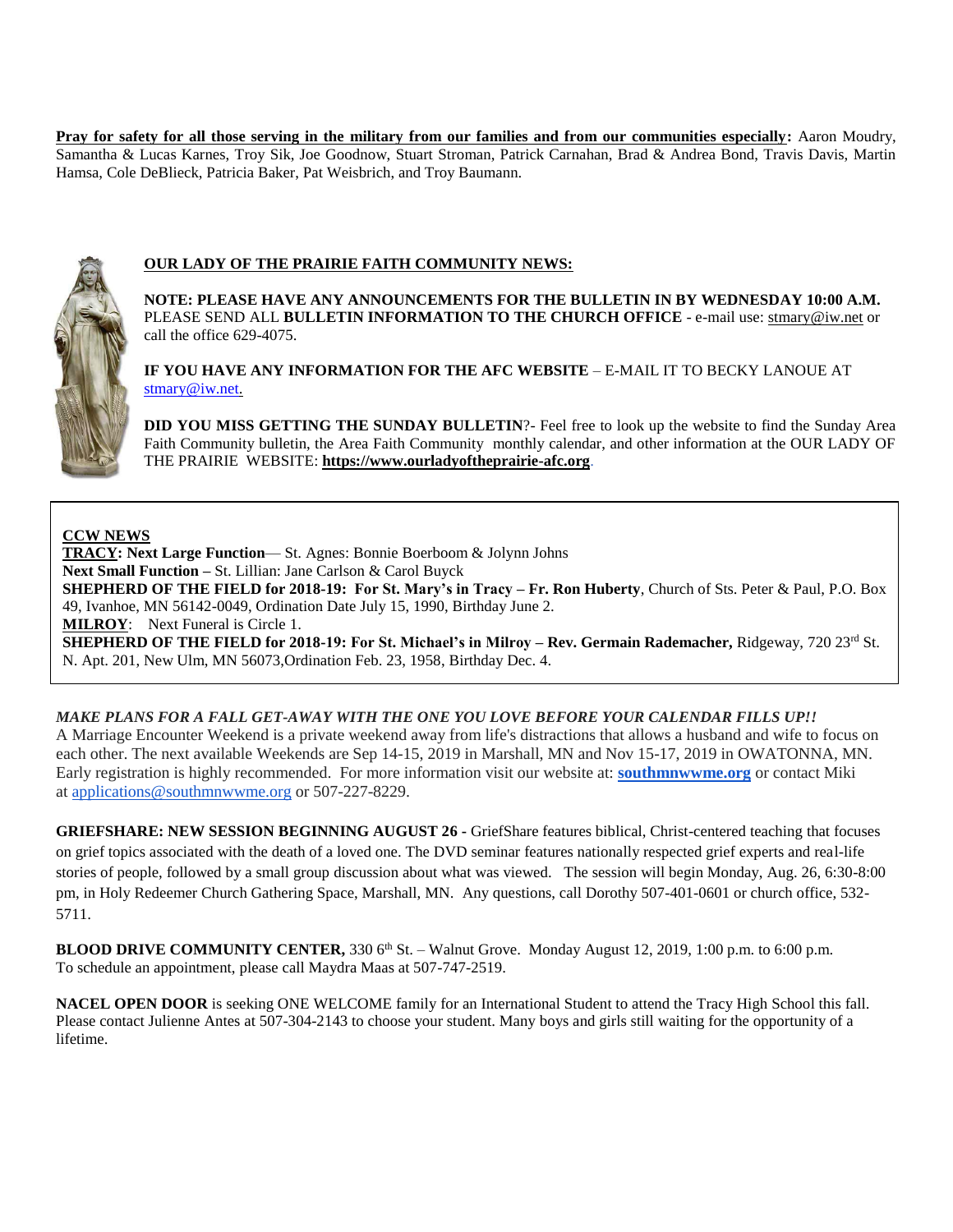

## **AREA FAITH COMMUNITY RELIGIOUS EDUCATION NEWS**

**IT HAPPENED!!** Vacation Bible School 2019 is in the books! Kids were WILD…but God is Good!!! We are super proud of all of our Youth volunteers – wish you could have seen them in action. Thanks especially to our Adult helpers and kitchen staff, you are appreciated very much. Please check the Our Lady of the Prairie website for pictures of the fun. Thank you for your support of this year's VBS!

**SEEKING CATECHISTS!** St. Mary's and St Michael's are looking for Religious Education teachers for the upcoming school year. This is such an amazing way to share your Faith and interact with our Youth. Contact Diann or Suzanne for more information.

**ST. MARY'S CATECHISTS:** There is a Catechist meeting scheduled for August 22<sup>nd</sup> @ 7 pm. An email was sent with the details. Questions, call Diann @ 507-401-1038.

**ST. MARY'S CHILDREN'S CHOIR**: If you have a student that is interested in singing during church, please join us August 11<sup>th</sup>, 18<sup>th</sup> and 25th after the 10:30 mass for a 30 minute practice. We will be singing a song Labor Day weekend and would like to perform at other masses during the year. If you want additional information, please contact Diann.

**IF YOU HAVE A STUDENT** that might be interested in attending Catholic Heart Work Camp next summer, please contact Diann or Suzanne. We have opportunities this summer to start earning toward next year's trip!





## **ST. MARY'S AREA FAITH COMMUNITY CATHOLIC SCHOOL:**

**ALUMINUM CANS FOR THE TECHNOLOGY FUND** for St. Mary's School can be dropped off in the wagon behind St. Mary's Church.

**ST. MARY'S SCHOOL MEMORIAL** in memory of Dick VanKuelen.

**ST. MARY'S WEEKLY CALENDAR RAFFLE WINNERS**: Aug. 2 - \$100 Bruce Wahl; Aug. 9 - \$100 Paula Gerrety

**ST. MARY'S SCHOOL IS ONCE AGAIN SELLING CALENDAR RAFFLE TICKETS.** There are 52 - \$100 winners, 4 - \$500 winners and 1 - \$1,000 winner. The best part is you can win multiple times as your ticket goes back into the drawing each time a winner is picked. If you haven't bought your ticket yet please contact a St. Mary's family and we would be happy to stop by your house. Ticket price is \$52. Thank you for your continued support of St. Mary's School!

**WOULD YOU LIKE TO SPONSOR A STUDENT'S TUITION?** Tuition at St. Mary's school is only \$1,925.00 a year for one child, or about \$214 a month. What a great investment in the future! Contact the school or parish office if you would like to help. Thank you

**SUMMER SCRIP SCHEDULE:** Scrip box will be moved back to St. Mary's office Monday, Aug. 19<sup>th</sup>. Scrip Order Due to St. Mary's by 9:00 am: Sept. 6 – Pickup Scrip Order at St. Mary's after 9:00 am: Sept. 13. Any questions, call Mary at 507-828-7930.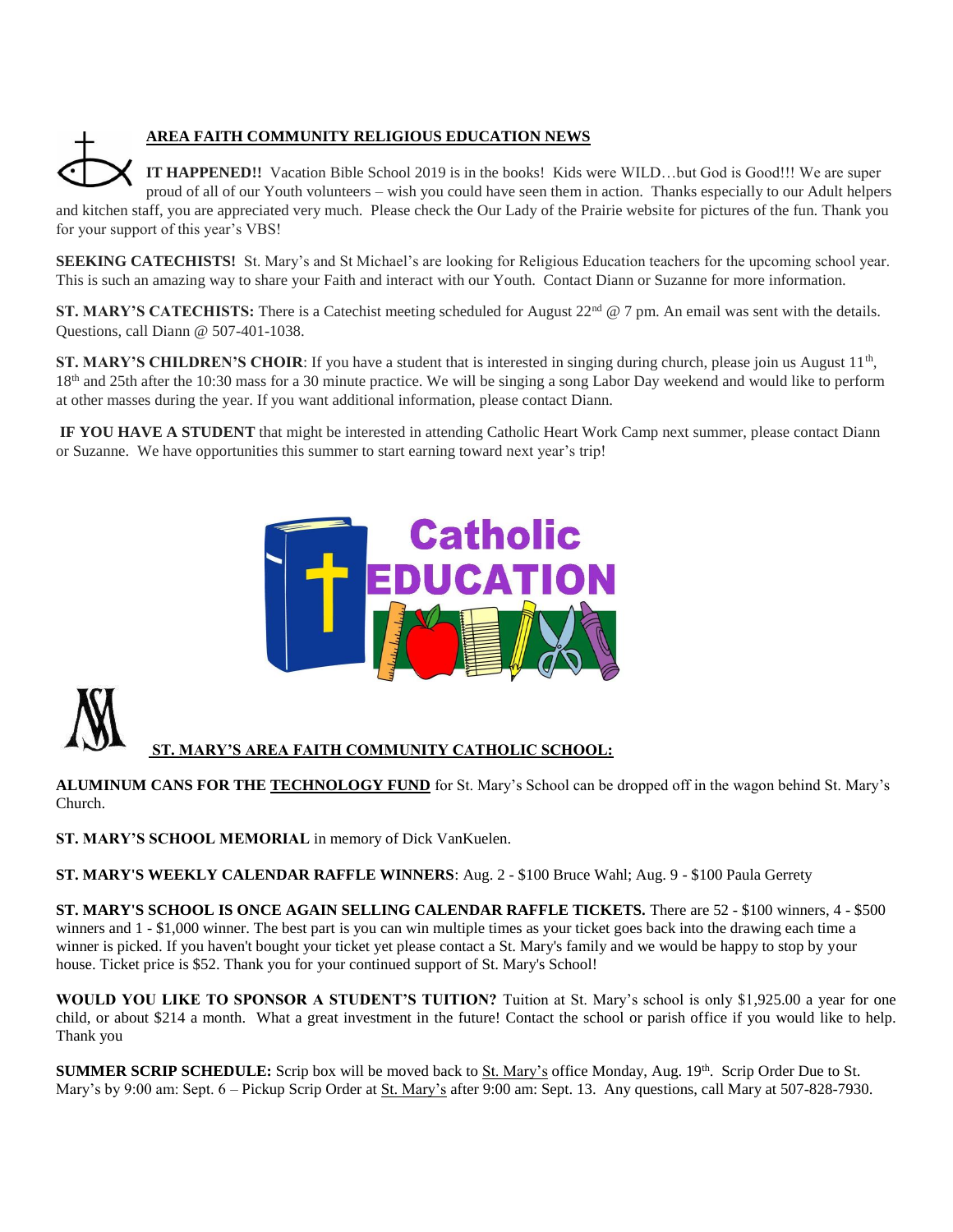

## **NEWS FROM ST. MARY'S IN TRACY**

**LOCKING THE CHURCH**: St. Mary's basement will be locked at about 2:30 p.m. and the upper church about 6 p.m. If you need to get a pie see Jan LaVoy or one of the staff to let you in. If you need to get inside for meetings or other needs, contact Keith Schons 507-629-4289 or Jan LaVoy 507-829-2755 to get the doors opened for you.

**IF YOU ARE UNABLE TO ATTEND CHURCH**, and live in Tracy, you may receive communion weekly. Please contact Jeanine Vandendriessche @ 507- 212- 2018 for information.

**FINAL PROFIT HAS BEEN TALLIED ON OUR CCW 2019 GARDENS AND QUILTS TOUR**. We are proud to share that a total of \$4,555.85 was our return for the day. Again, thank you to all who helped out in any way. It takes many, many willing workers to make a day like this happen. Please remember to keep it in mind next July when there is an announcement in the bulletin for workers. We would still like to have a couple more people on the planning committee. If you would be willing to serve with us, please let one of the committee know! We start planning in January!

**PARKING:** We would like to encourage people to begin to use our lot directly behind the church for parking. Please feel free to drive on either side of the rhubarb and park your car. The tree in the center has been taken down and stump will be removed soon. As we use this for parking, please leave a driving space on each side of the rhubarb. Do not block the two drives to this lot. The plan is to eventually gravel this area as funds would allow us to do so.

**KITCHEN PROJECT:** This week the flooring and part of the cabinets are being installed. The countertops are on order and things are moving along. Stop in and check out the progress. Still looking for donations toward new flooring.

**FUNERAL LUNCHEONS DURING THE KITCHEN REMODEL:** The Caboose has been very generous in offering the use of their facility at no cost should there be a funeral at St. Mary's this summer. They will allow us to bring in our salads, cakes and workers. All other food would have to be prepared and purchased through them. This information has been shared with the funeral directors in Tracy. Any questions please call Elise Lanoue. Please support and say thank you to Diane, John and Doug for their generosity and understanding of our situation.

## **MONTH SEVEN** - - **Developing Baby – Spiritual Adoptions.**

**"I can look around!"** Beginning this month the baby uses all four senses. His eyelids open and close and the eyes look around. The baby can hear, taste, touch, cough, yawn and hiccup. He now recognizes his own mother's voice. His grip is even stronger now that it will be after his birth. The hair on his head is growing longer and the downy covering on the rest of his body is disappearing. During this time the baby will receive antibodies from his mother providing him immunity to a wide variety of diseases. He is about 15 inches in length. Thank you for praying!

**PRAYER SHAWL MINISTRY** – More blessed shawls have been moved to the back of Church. A very big thank you to the donors of the latest shawls left at the Rectory. Your continued support of this special ministry is appreciated by the recipients of the blessed shawls. Parishioners, please continue to deliver a prayer shawl to those in need of the comfort they provide. Denise Weedman - Reverence Life Commission.

**COFFEE IS ALWAYS AVAILABLE,** ground & whole beans, \$10/bag. Contact Alita Lenertz, 507-629-41

## **OUR GIFTS TO GOD: Aug. 4, 2019**

**Total needed/week**: **\$3,923.07**

**Adult:** \$3,149.00 **Youth**: \$1.00 **Loose Plate**: \$316.10 **TOTAL**: **\$3,466.10**

#### **Liturgical Ministers for Wednesday, Aug. 14, 2019 at 8:30 a.m. – ASSUMPTION-HOLY DAY OF OBLIGATION Gifts:** Vincent & Jeanette Lanoue **Lectors:** Kathy Brockway **Cantor:** Carla VanDeWiele **Eucharistic Ministers:** Colleen Schiller, Dave Lenertz, Gloria VanOverbeke, Heidi Morgan, Jeanette Lanoue **Servers:** Carson Lanoue, Connor Lanoue, Ashton Daniels **Ushers:** Fred Timmerman, Dave Vandendriessche, Gavin Van Moer, Joe Van Moer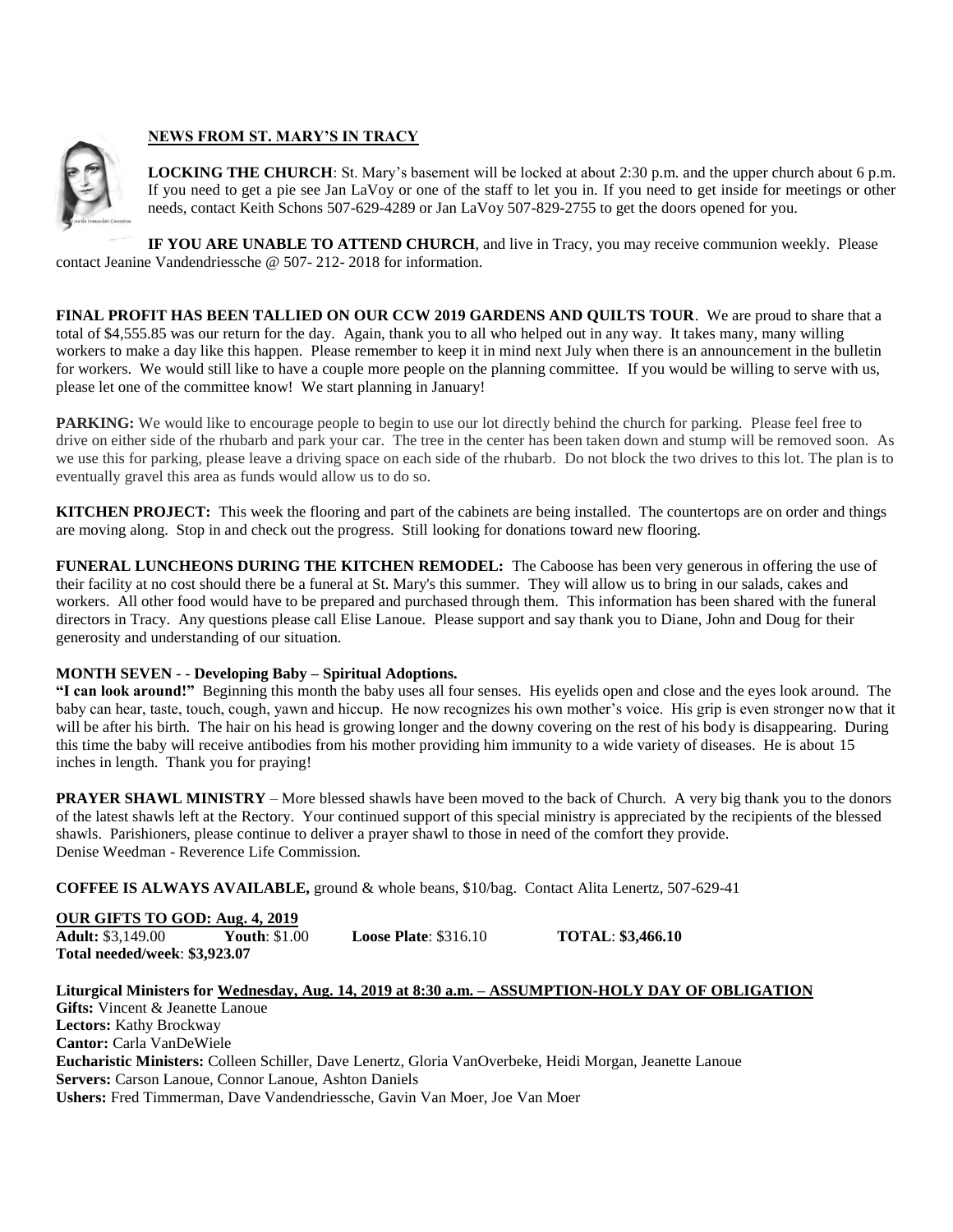**Liturgical Ministers for Sunday, Aug. 18, 2019 at 10:30 a.m. Gifts:** Gary & Patty Peterson **Lectors:** Molly Peterson **Cantor:** Katie Lanoue **Eucharistic Ministers:** Jim & Jeanine Vandendriessche, Jolynn Johns, Lota Hannasch, Mary Jo Henkel **Servers:** Lauren Verlinde, Lawton Verlinde, Nolan Verlinde **Ushers:** Fred Timmerman, Dave Vandendriessche, Gavin Van Moer, Joe Van Moer **Money Counters:** Aug. 19 – Patty Lessman & Charlene Lenertz **Prairie View Nursing Home Communions:** Aug. 21 – Rosemary, Aug. 28 – Fr. Mark, Sept. 4 - Sandy



## **NEWS FROM ST. MICHAEL'S IN MILROY**

**ADORATION** is a time of silent reflection and prayer many Catholics practice regularly. It is a time to commune with God, emptying all worries and anxiety out of your heart, body, mind and soul. **Starting the middle of August St. Michael's will have a time slot open for Adoration.** Would you consider spending an hour with Jesus once a week? Please call 507-828-2171 and we can find the time that works for you. **8:00 – Noon**.

**Stewardship Report for Aug. 4, 2019**<br>**Adult:** \$980.00 **Student:** \$-0 **Adultion: \$ 980.000 <b>Student: \$ 980.00 Loose Plate: \$110.00 TOTAL: \$1,090.00 Total needed/week: \$1,500.00**

## **Liturgical Ministers for Wednesday, Aug. 14, 2019 at 7:00 p.m. - ASSUMPTION-HOLY DAY OF OBLIGATION Organist:** Doris Cauwels **Cantor:** Suzanne Lightfoot **Lector:** Ken Lanoue **EHMC:** Jean Schmidt, Robin Hauger, Linda Dolan, Anthony Dolan, Andrea Dolan, Joni Baune **Servers:** Elaina Leach, Faith Leach, Brody Hauger

**Ushers:** Ken Parker, Mike Baune, Ben Lightfoot, Dick Vroman

**Liturgical Ministers for Sunday, Aug. 18, 2019 at 8:30 a.m. Gifts:** Allison & Jason Ourada **Organist:** Carole Snyder **Cantor:** Tianna Karsten, Grace Dolan, Alex Schuh **Lector:** Ann Felton **EHMC:** Katy Lightfoot, Ann Felton, Jill Karsten, Stacy Schuh, Peggy Dolan, Angie Pool **Servers:** Nick Schmitt, Noah Coudron, Kathryn Coudron **Ushers:** Ken Parker, Mike Baune, Ben Lightfoot, Dick Vroman **Money Counters:** Becky & Joe Lanoue, Jane Louwagie, Dean & Alice Vroman